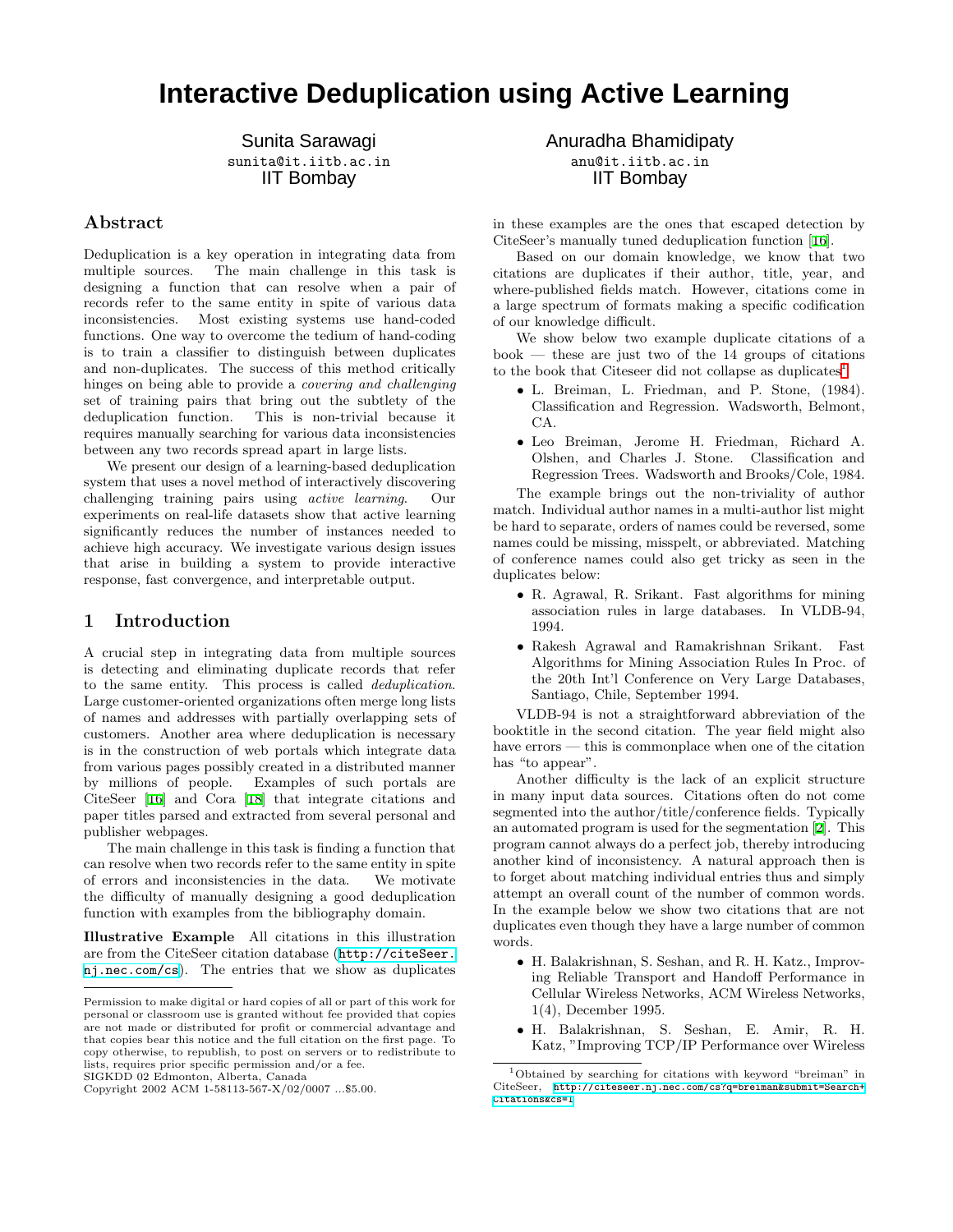Networks," Proc. 1st ACM Conf. on Mobile Computing and Networking, November 1995.

In contrast, the two citations below are duplicates in spite of having significantly fewer common words even in the title.

- Johnson–Laird, Philip N. (1983). Mental models. Cambridge, Mass.: Harvard University Press.
- P. N. Johnson-Laird. Mental Models: Towards a Cognitive Science of Language, Inference, and Consciousness. Cambridge University Press, 1983.

State of the art Most existing systems for deduplication are based on hand-coded rules that compute the extent of match between individual attributes and combine the match scores by using thresholds and several if-then- else conditions.

One way of reducing the tedium of hand-coding is to relegate the task of finding the deduplication function to a machine learning algorithm [\[31](#page-9-2), [32,](#page-9-3) [6](#page-9-4)]. The algorithm takes as input training examples consisting of pairs of duplicates and non-duplicates. A second input is a collection of various kinds of simple, domain-specific matching functions on various attributes, provided by a domain expert. The learning algorithm can then use the examples to automatically find the best way of combining and thresholding the attribute similarity scores.

Limitations of the learning approach The success of the above learning method crucially hinges on being able to provide a covering and challenging set of duplicates and non-duplicates that will bring out the subtlety of the deduplication function. Finding such examples is hard because this requires a user to manually do a quadratic search in large records lists where the confusing record pairs might be spread far apart. Surprisingly, what is even harder is finding an interesting set of non-duplicates that are likely to be confused as duplicates in an existing training set. Even though non-duplicates abound, it is hard to find nonduplicates that can effectively counter any simple-minded deduplication function inferred from an existing training set.

Our contribution We designed a learning based deduplication system ( $ALIAS<sup>2</sup>$  $ALIAS<sup>2</sup>$  $ALIAS<sup>2</sup>$ ) that allows automatic construction of the deduplication function by using a novel method of interactively discovering challenging training pairs. Our key insight is to simultaneously build several redundant functions and exploit the disagreement amongst them to discover new kinds inconsistencies amongst duplicates in the dataset. Active learning [[7](#page-9-5), [9](#page-9-6)] methods also rely on a similar insight for selecting instances for labeling from a large pool of unlabeled instances. Unlike an ordinary learner that trains using a static training set, an active learner actively picks subsets of instances which when labeled will provide the highest information gain to the learner.

With this approach the more difficult task of bringing together the potentially confusing record pairs is automated by the learner. The user has to only perform the easy task of labeling the selected pairs of records as duplicate or not.

We designed an active learning algorithm that can meet our design goals of interactive response, fast convergence, and high accuracy. Finally, our system outputs a deduplication function that is easy to interpret and efficient to evaluate when deployed on large record lists. This required evaluating various non-obvious design tradeoffs that arise when using current active learning methods in a practical setting. Experiments on real-life datasets show that our approach reduces the number of labeled training pairs by two orders of magnitude to reach a certain accuracy. After labeling less than 100 pairs selected interactively by our system, the learnt deduplication function can achieve the peak accuracy which a randomly chosen set of pairs cannot achieve even with 7000 pairs.

Outline There are two main parts to the paper. The first part (Section [2\)](#page-1-1) is an overall description of our alias interactive deduplication system. The second part starting from Section [3](#page-3-0) covers the main novelty of our system, namely, the mechanism for selecting the informative sets of pairs, the foundations of which lie in Active Learning. Section [4](#page-5-0) presents an experimental evaluation of the effectiveness of active learning in easing the deduplication task. Section [5](#page-8-1) discusses related work. Finally, conclusions appear in Section [6.](#page-8-2)

## <span id="page-1-1"></span>2 Overall architecture

Figure [1](#page-2-0) shows the overall design of our ALIAS system for deduplication. There are three primary inputs to the system:

1. Database of records  $(D)$  The original set  $D$  of records in which duplicates need to be detected. The data has d attributes  $a_1, \ldots, a_d$ , each of which could be textual or numeric. The goal of the system is to find the subset of pairs in the cross-product  $D \times D$  that can be labeled as duplicates.

2. Initial training pairs  $(L)$  An optional small(less than  $t$ en) seed  $L$  of training records arranged in pairs of duplicates or non-duplicates.

3. Similarity functions  $(\mathcal{F})$  A set  $\mathcal F$  of  $n_f$  functions each of which computes a similarity match between two records  $r_1, r_2$  based on any subset of d attributes. Examples of such functions are edit-distance, soundex, abbreviationmatch on text fields, and absolute difference for integer fields. Many of the common functions could be inbuilt and added by default based on the data type. However, it is impossible to totally obviate an expert's domain knowledge in designing specific matching functions. These functions can be coded in the native language of the system (C++ in our case) and loaded dynamically. The functions in the set can be highly redundant and unrelated to each other because finally our automated learner wil perform the nontrivial task of finding the right way of combining them to get the final deduplication function.

A rough outline of the main steps is given in Figure [1.](#page-2-0)

The first step is to map the initial training records in L into a pair format via a mapper module. The mapper module takes as input a pair of records  $r_1, r_2$ , computes the  $n_f$  similarity functions  $\mathcal F$  and returns the result as a new record with  $n_f$  attributes. For each duplicate pair we assign a class-label of "1" and for all the other pairs in  $L \times L$  we assign a class label of "0". At the end of this step we get a mapped training dataset  $L_p$ . These  $L_p$  instances are used

<span id="page-1-0"></span> $2$ Active Learning led Interactive Alias Suppression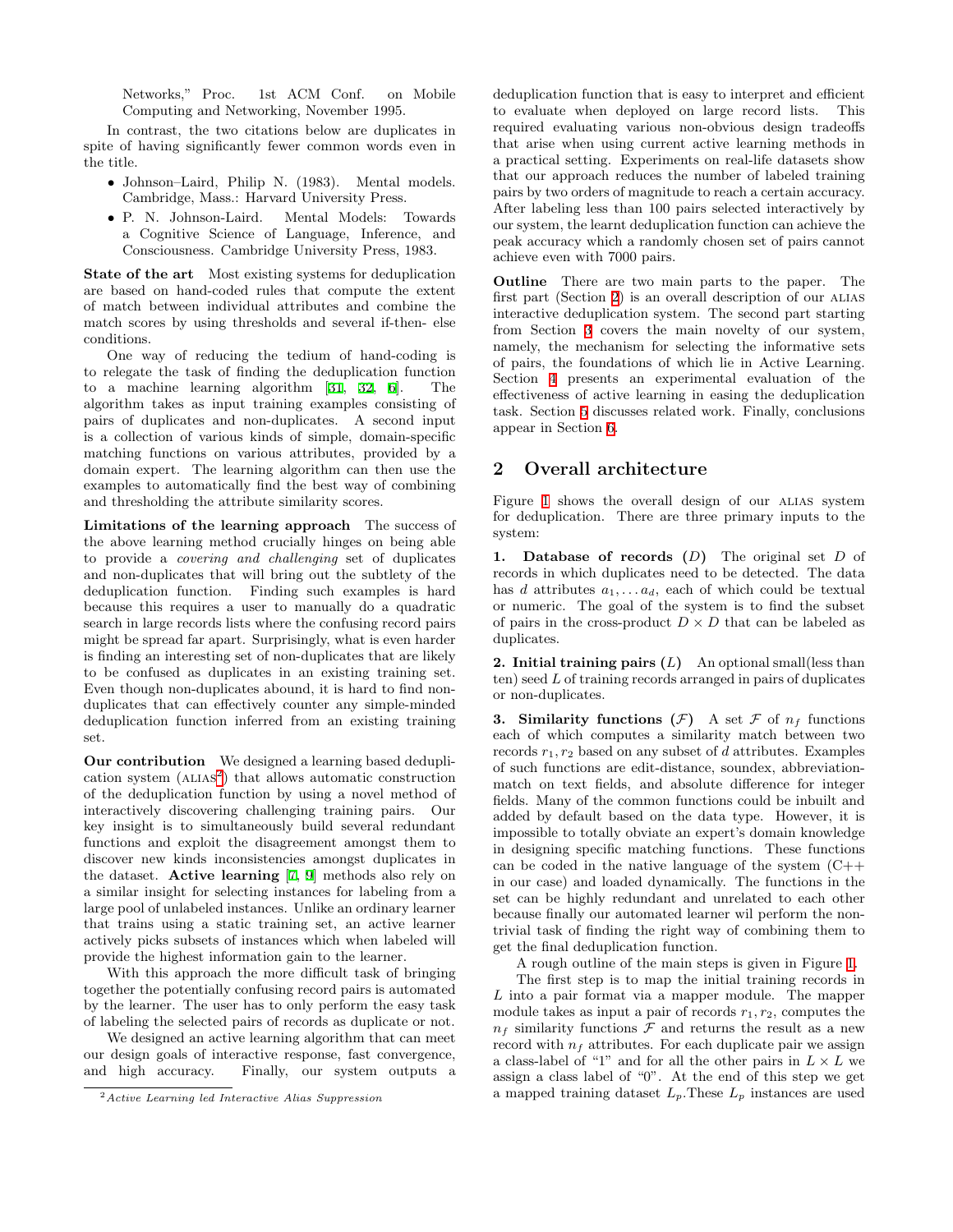

<span id="page-2-0"></span>to initialize the learning component of the system. More details of this component are deferred to Section [2.2.](#page-3-1)

The next step is to map the unlabeled record list D. The mapper is invoked on each pair of records in  $D \times D$  to generate an unlabeled list of mapped records  $D_p$ . If the size of D is large the quadratic size of the cross-product could be intolerable. Later in section [2.1](#page-2-1) we discuss how to avoid this through proper indexing (the part within dashed boundaries in Figure [1](#page-2-0)).

We next describe the interactive active learning session on  $D_p$  with the user as the tutor. The learner chooses from the set  $D_p$  a subset S of n (a user-configurable parameter, typically less than five) instances that it would most benefit from labeling. Details of how it does this are deferred until Section [3](#page-3-0). The user is shown the set of instances  $S$  along with the current prediction of the learner. The user corrects any mistakes of the learner. The newly labeled instances in S are added to the training dataset  $L_p$  and the active learner is retrained. The user can inspect the trained classifier and/or evaluate its performance on a known test dataset. If (s)he is not happy with the learner trained so far, the active learner can select another set of  $n$  instances. This process continues in a loop until the user is happy with the learnt model. In each iteration, the user aids the learner by providing new labeled data.

A useful side effect of the user inspecting the model's prediction at each iteration is that, he can discover newer sources of discrepancies and errors in the data and decide to modify his similarity functions or add new ones.

The output of our system is a deduplication function  $\mathcal I$ that when given a new list of records A can identify which subset of pairs in the cross-product  $A \times A$  are duplicates. An example of a sample deduplication function learnt as a decision tree is shown in Section [4.2](#page-6-0).

#### <span id="page-2-1"></span>2.1 The indexing component

When the data set D is large, the quadratic size of  $D \times D$ could be problematic since we need to be able to provide interactive response to the user during the active learning.

We support three ways of reducing the number of pairs to be generated.

Grouping Sometimes it is possible to find an easy grouping/windowing function that is guaranteed to bring together all duplicates. Examples of such grouping functions are, year of publication for citation entries and the first letter of the last name for address lists. Pairs are formed only within records of a group. Similar windowing ideas have been exploited in[[12\]](#page-9-7).

Sampling In the active learning phase, when we are learning a deduplication function, we may not need to work on the entire set of records D. Sampling appears like a natural recourse in such cases. However, simple random sampling will not work here because in most cases the number of duplicates will be few and sampling might further diminish such duplicate pairs. For example if only 10% of the records in  $D$  have one duplicate each, then a  $5\%$ random sample of the data will contain on an average just  $0.10 \times 0.05 \times 0.05 = 0.025\%$  duplicates. We propose an alternative grouped sampling approach that hinges on being able to find a grouping function such as above. In this approach we sample in units of a group instead of individual records.

Indexing Another option we support is to index the fields of D such that predicates on the similarity function of the attribute can be evaluated efficiently. For example, a predicate on a similarity function of the form "fraction of common words between two text attributes  $\geq 0.4$ " can be evaluated efficiently by creating an inverted index on the words of the text attribute. Clearly, this cannot be done easily for all possible similarity functions. Edit distance is an example of such a hard to index similarity function. In most cases, however, it is possible to approximate a similarity function  $f$  with another function  $g$  that is always less than or equal to  $f$ . So, a predicate that retrieves all records  $r$ with  $f(r) > C$  can be transformed to a looser predicate of the form  $q(r) > C$ . This predicate can be evaluated via the index and later filtered for exact match. For example, [\[23,](#page-9-8) [11](#page-9-9)] show how an inverted index on the NGrams of a text field can used to lower bound the edit-distance function. Such ideas have been used earlier in[[19,](#page-9-10) [11,](#page-9-9) [5](#page-9-11)]

However, we cannot exploit such similarity functions unless we modify our active learning mechanism which as described in the previous section takes as input the materialized pairs  $D_p = D \times D$  and chooses a subset n for labeling. We need to modify it to not require all of  $D \times D$  at a time. It is possible to design active learners that can first output predicates that characterize the pairs likely to be selected by the learner. The predicates can be evaluated using the indices and only the qualifying pairs will be materialized and passed to the learner for further subseting to the  $n$  instances. This is just a rough outline of an approach. In this paper we will not have space to discuss this topic further. We defer further details to a future paper. Our main focus here is to first study the efficacy of active learning for deduplication.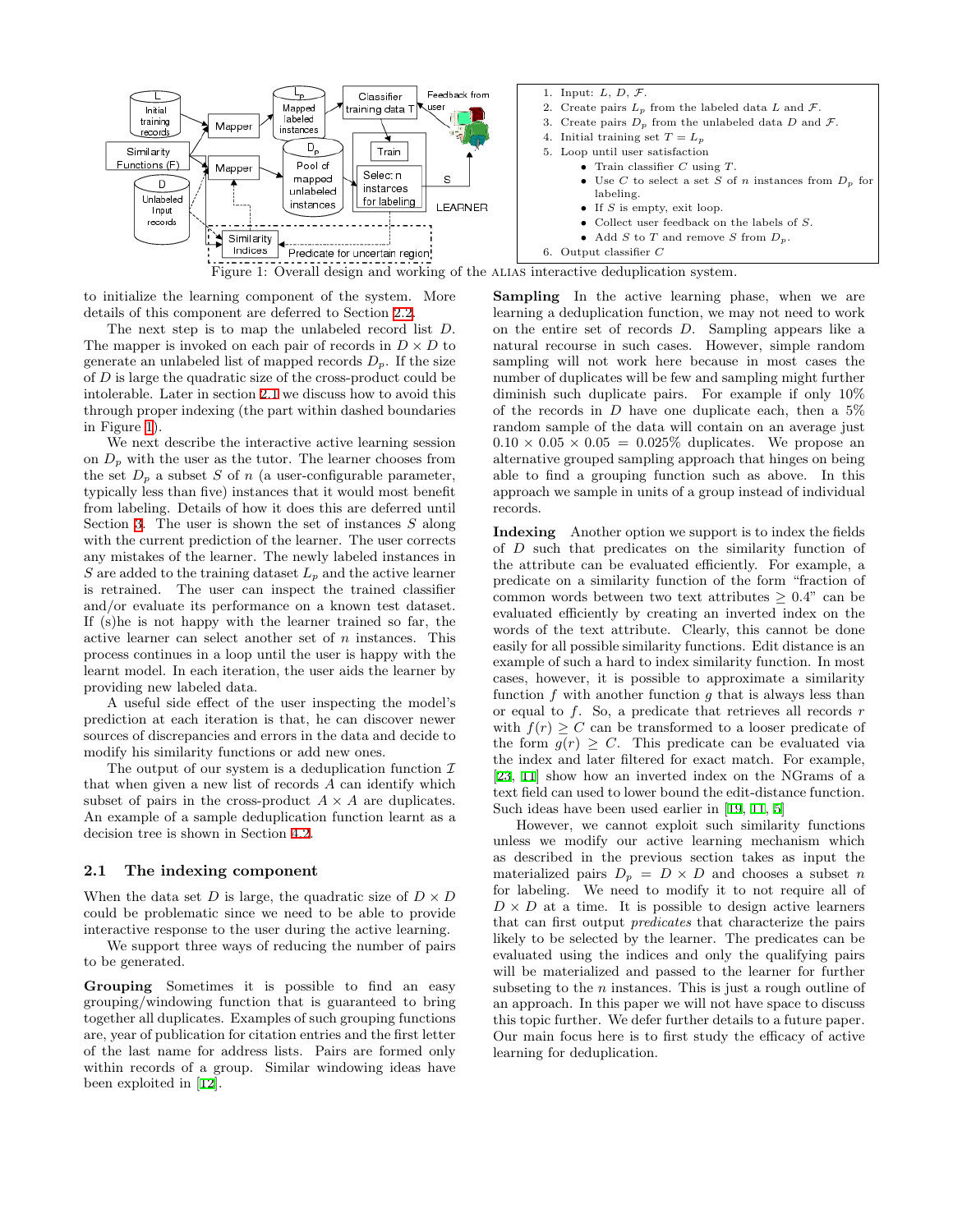#### <span id="page-3-1"></span>2.2 The learning component

The core of the learning component of our system is a classifier that in addition to the usual task of training a model given examples and predicting labels for unknown instances also needs to support active learning as discussed in Section [3.](#page-3-0) We need to consider four criteria in choosing a classifier: accuracy, interpretability, indexability, and, training efficiency. We evaluate three popular classification methods, Decision trees[[24\]](#page-9-12) (D-tree), naive Bayes[[21](#page-9-13)] (NB) and Support Vector Machines [\[4\]](#page-9-14) (SVMs), on each of these four criteria next.

Accuracy Our classification problem is particularly challenging because deduplication datasets are often severely skewed in their class distribution — the fraction of duplicate pairs could be less than 1% of the non-duplicates. Another concern for such highly skewed data is choosing an appropriate metric for evaluating classifiers. Accuracy could be a misleading metric in such cases. For example a case with just 1% duplicates, a trivial classifier that labels all pairs as non-duplicates will yield 99% accuracy — the same as another classifier that identifies all duplicates correctly but also misclassifies 1% non-duplicates. We choose two metrics for evaluation, recall and precision. Recall  $r$  is the fraction of duplicates correctly classified and precision  $p$  is the fraction correct amongst all instances actually labeled duplicate. Ideally, we should evaluate our methods on both recall and precision separately since no single metric can combine them in a universally acceptable single number. However, we need a single number for ease of plotting. We use a well-known measure from the information retrieval community called the F-measure that is the harmonic mean of the precision and recall values, i.e.,

$$
F = \frac{1}{0.5(\frac{1}{p} + \frac{1}{r})} = \frac{2pr}{p+r}.
$$
 (1)

Thus, for the first case, the  $F$  value is 0 because recall is 0. For the second case  $r = 1$  and  $p=0.5$ . Thus,  $F = 0.667$ . Another measure that we considered was weighted accuracy but we found that weighted accuracy can yield very high values of accuracy even when the precision is extremely poor. For example, with 200 duplicates and 5000 non-duplicates and the classifier confusion matrix is ſ 180 20

500 4500 , weighted accuracy is 90% whereas precision

is just 28%.  $\overline{F}$  measure is 42%.

We report both recall and precision values in addition to the F measure for critical points.

Interpretability A second important concern is choosing classifiers whose final deduplication rule is easy for a human being to understand, interpret and tune. This is necessary so that a domain expert can cover the limitations of the training data and tune the function where needed. Decision trees are most suited on this criteria.

Indexability Once the model is trained, it will be deployed for finding duplicates in large lists of records. In such cases, we cannot afford to generate the quadratic cartesian product of mapped pairs. Instead as discussed earlier in Section [2.1](#page-2-1) we wish to analyze the deduplication function learnt by the classifier and construct appropriate similarity indices or grouping functions. Therefore, we need a classifier like a decision tree whose predicates are

simple conjuncts and disjuncts on individual similarity functions instead of classifiers like SVMs and naive Bayes that combine the similarity functions in more complicated ways. Sometimes, it might be possible to post-process a classifier, like naive Bayes to extract indexable predicates as shown in [\[5\]](#page-9-11).

Efficient training Finally, we want a method that is fast to train because for the interactive active learning phase, during each iteration we would need to retrain a classifier with a larger training dataset. Fortunately, the training data size is not too large in each case, so this criteria is easily met by all three of the above classifiers.

## <span id="page-3-0"></span>3 Active learning

An active learner starts with a limited labeled and a large unlabeled pool of instances. The labeled set forms the training data for an initial preliminary classifier. The goal is to seek out from the unlabeled pool those instances which when labeled will help strengthen the classifier at the fastest possible rate. What criteria should we use for picking such instances? The initial classifier will be sure about its predictions on some unlabeled instances but unsure on most others. The unsure instances are those that fall in the classifier's confusion region. This confusion region is large when the training data is small. The classifier can perhaps reduce its confusion by seeking predictions on these uncertain instances. This intuition forms the basis for one major criteria of active learning, namely, selecting instances about which the classifier(s) built on the current training set is most uncertain. We give an example to show how selecting instances based on uncertainty can help reduce a classifier's confusion.

Example: Consider a very simple learner for separating points from two different classes: positive  $(P)$  and negative  $(N)$  on a straight line as shown in Figure [2](#page-4-0). Assume that the set of points are separable by a single point on the line. The initial training set consists of one positive point  $b$  (star) and one negative point  $r$  (circle) picked randomly from the line. The rest of the points(squares) are unlabeled. The confusion region is the region between  $r$  and  $b$ . Any unlabeled point  $x$  to the left of  $r$  and to the right of  $b$  will have no effect in reducing this confusion. Hence they will not be selected for active learning. The points in between  $r$  and  $b$  are the ones about which the classifier is uncertain to varying degree. For any point  $x$  in this region, assume that the probability that it is negative is inversely proportional to its distance from  $r$ . For simplicity, assume  $r$  has a coordinate of 0 and  $b$ has a coordinate of 1. Thus, if  $x$  has a coordinate of  $d$ , the probability that its class is negative  $(N)$  is  $Pr(N|x) = 1 - d$ and  $Pr(P|x) = d$ . If x were negative, the size of confusion margin would reduce by  $d$ , if it were positive the size would decrease by  $(1 - d)$ . Hence, the expected reduction in the size of the confusion region on adding  $x$  to the training set is  $Pr(N|x)d+Pr(P|x)(1-d) = (1-d)d+d(1-d) = 2d(1-d)$ . This achieves the maximum value when  $d = 0.5$ , that is, the point about whose prediction the classifier has the maximum uncertainty. By including  $m$  in the training set, the size of the uncertain region will reduce by half no matter what its label. Any other point say s that is close to the negative boundary but far from the positive boundary could reduce the confusion more if its true label is found to be positive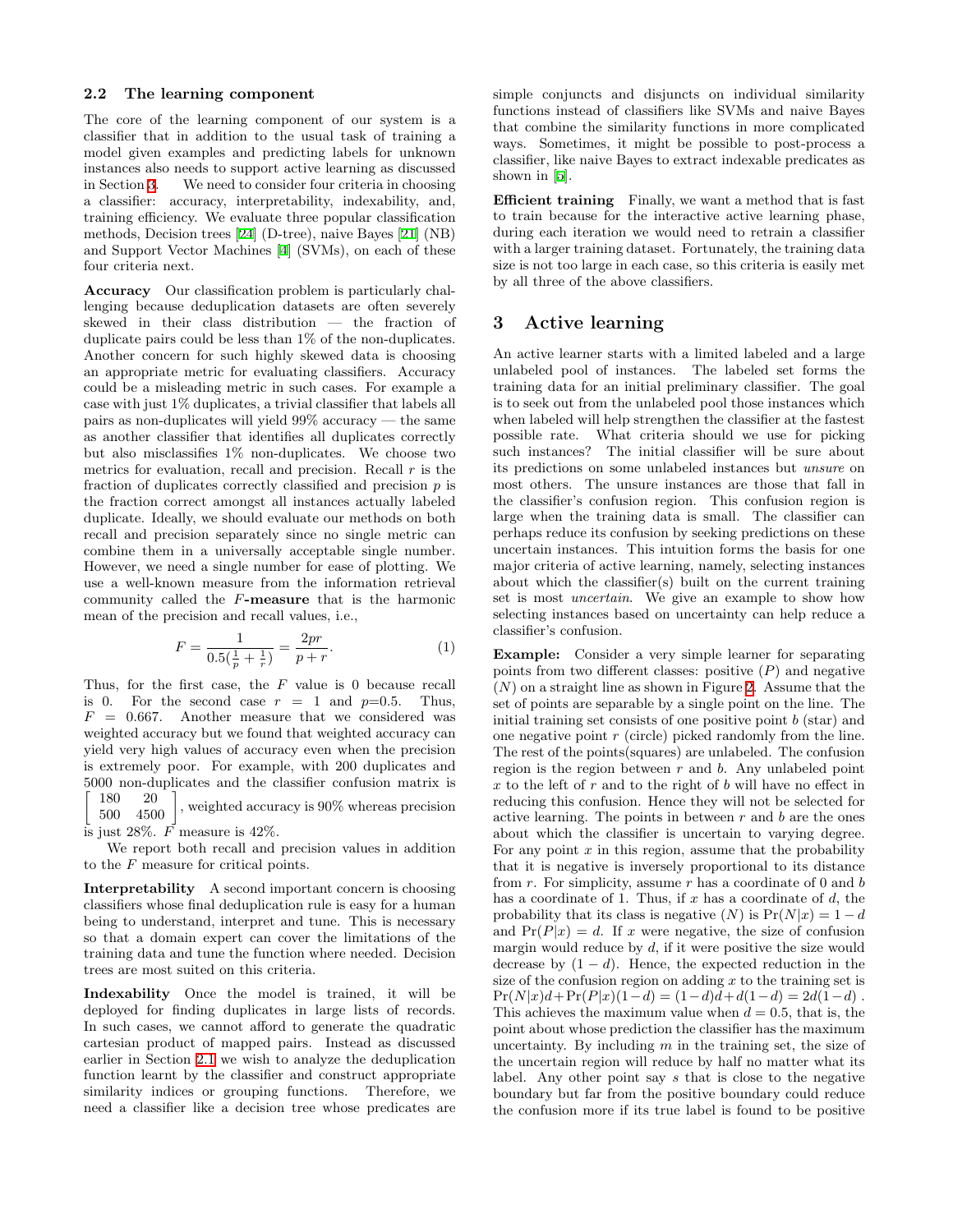

<span id="page-4-0"></span>Figure 2: Example of active learning for separating points on a line.

but the probability of that is small given the current training data. Thus, the expected reduction in confusion is less for this point than for  $m$  — the most uncertain instance.

In the example above, we noticed that the instance about which the learner was most unsure was also the instance for which the expected reduction in confusion was the largest. Instances whose prediction the learner can already make with strong confidence will likely not have much effect on the learner. Theoretical justification for approximating expected reduction in confusion (formally, version space) with prediction uncertainty appear in [\[30](#page-9-15), [1](#page-8-3), [9\]](#page-9-6).

The example above was for a simple case where the two classes are completely separable by the classifier. Reallife data is noisy and when picking instances based on uncertainty we need to make sure that we are not picking erroneous or outlying instances. We are more likely to gain from instances that are representative of a large number of unlabeled instances, than an extreme outlying instance. To ensure this, a second criteria that becomes important is the representativeness of an instance.

In the rest of the section we discuss how to quantify the notions of uncertainty (Section [3.1\)](#page-4-1) and representativeness of an instance (Section [3.2\)](#page-5-1). The techniques discussed are a distillation of the various methods of active learning proposed recently[[7](#page-9-5), [20,](#page-9-16) [30,](#page-9-15) [9,](#page-9-6) [1,](#page-8-3) [17,](#page-9-17) [14](#page-9-18)] along with an explanation of our particular design rationale. We will accompany each design decision with justifications of our chosen approach using experiments on two real-life datasets: a citation database and an address database. More details of the experimental setup can be found in Section [4.](#page-5-0)

#### <span id="page-4-1"></span>3.1 Uncertainty score of an instance

There are two major ways of evaluating the uncertainty of the prediction on a instance.

An intuitive method for measuring uncertainty for separator based classifiers like SVMs and regression is to make it inversely proportional to the distance of the instance from the separator [\[30,](#page-9-15) [27\]](#page-9-19). Similarly for bayesian classifiers, the posterior probabilities of classes can be used as an estimate of certainty [\[20\]](#page-9-16). For decision trees, typically uncertainty is derived from the error of the leaf into which the instance falls[[33\]](#page-9-20). However, in our experiments we found that the uncertainty scores of decision trees and naive Bayes were not satisfactory in returning informative instances.

A classifier independent way of deriving the uncertainty of an instance is by measuring the disagreement amongst the predictions it gets from a committee of  $N$  classifiers. The committee is built so that the  $N$  member classifiers are slightly different from each other, yet they all have similar accuracy on the training data. The different members thus provide redundant ways of classification. A sure duplicate or non-duplicate would get the same prediction from all members. The uncertain ones will get different labels and by adding them in the training set the disagreement amongst the members will be lowered in the next iteration. Uncertainty of predictions of a committee can be quantified

in various ways. We used entropy on the fraction of committee members that predicted each of the two classes.

#### 3.1.1 Methods of creating committees

We next present three different ways of creating committees.

Randomizing model parameters A common method of creating committees is by making small perturbations on the parameters of the model trained through the given training data [\[28,](#page-9-21) [1](#page-8-3)]. The perturbations are made by sampling from a distribution that the particular training parameter is expected to follow. Some of the previous approaches show how to perturb the parameters of a Naive Bayes classifier[[20\]](#page-9-16) and Hidden Markov Model[[1](#page-8-3)].

We propose a mechanism for randomizing decision tree classifiers. During tree construction, when selecting an attribute for splitting on next, instead of deterministically choosing the attribute with the highest information gain, we randomly pick one with information gain within close range of the best. Secondly, when picking the threshold on which to split a continuous attribute, instead of picking the midpoint of the range within which the information gain remains unchanged, we pick a point uniformly randomly from anywhere in the range.

Partitioning training data A second modelindependent method of creating committees is by partitioning the training dataset in various ways, including disjoint and overlapping partitioning. Disjoint partitioning did not work well in our experiments due to the limitation of training data in the early phase of active learning. We therefore did N-fold overlapping partitioning where (for a committee of size  $N$ ) we first partition a training dataset D into N disjoint sets  $D_1, D_2 \ldots D_N$ . Then, train the *i*-th committee with the dataset  $D - D_i$ . This way each member gets trained on  $(1 - \frac{1}{N})$ th fraction of the data.

Attribute Partition When the training data is sparse, but the number of attributes is surplus, another method of constructing a committee is by partitioning the attribute set in various ways. Like for data partitioning, one approach is disjoint partitioning where all attributes used in constructing a model are removed from the attribute set before constructing the next model. We stop constructing models once all attributes exhaust or the accuracy on the training data reduces drastically. Not surprisingly, this method did not work well. We therefore used a second approach that removed only the topmost attribute from each earlier model. This is applicable only for decision trees.

#### 3.1.2 Comparing the three different methods of creating committee

In Figure [3](#page-5-2) we compare the three different methods of creating committee members for the two datasets and settings described in Section [4](#page-5-0). The  $x$ -axis is the different rounds of active learning and since we select one instance per round this is also equal to the number of training instances, the y axis is  $F$  accuracy of the current classifier on the total unlabeled data  $D_p$ .

We find that for both the datasets, the randomized parameter method performs the best overall, followed by attribute partitioning. Data partitioning is relatively worse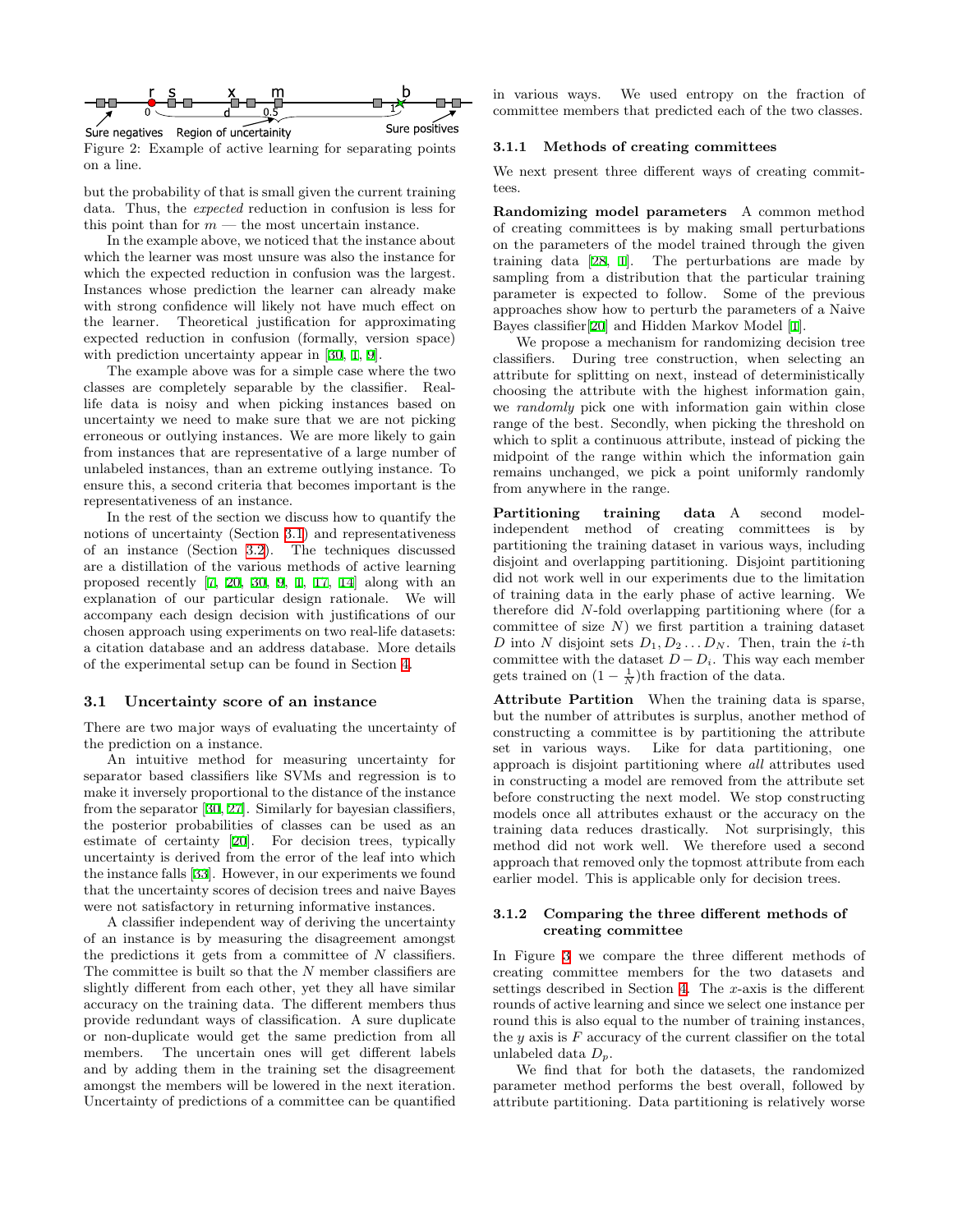

Figure 3: Comparing the three different methods of creating committees

<span id="page-5-2"></span>

<span id="page-5-3"></span>Figure 4: Change in aggregate accuracy with varying number of committee members

in the initial stages when the available training data for partitioning is small. On the contrary, attribute partitioning gets worse in the later stages because as the training set gets larger and more complex, the redundancy in the available attributes diminishes. In such cases, removing the topmost split attributes, makes the subsequent trees significantly weaker.

Number of committee members  $(N)$  The committee size  $N$  is taken as an input argument. We study its effect on active learning. In Figure [4](#page-5-3) we plot committee size versus the area under the accuracy curve formed by active learning with that committee size. The area is measured by summing up the accuracy values for each round. Interestingly, we find that the performance of the classifier is not too sensitive to the number of committee members. This implies that the committee size can be kept to be fairly small (less than five) without hurting accuracy.

#### <span id="page-5-1"></span>3.2 The representativeness of an instance

Real-life data is often noisy. The most uncertain instance could often be an outlier. An uncertain instance that is representative of a larger number of unlabeled instances is likely to have a greater impact on the classifier, than an outlying instance. Hence, another important factor is how representative an instance is of the underlying data distribution.

The main challenge in incorporating the representativeness factor is figuring out how to combine it with the uncertainty factor. Two different methods have been proposed for this.

The first approach explicitly measures the representativeness of an instance by estimating the density of points around it after clustering the unlabeled instances [\[20\]](#page-9-16). The instances are then scored using a weighted sum of its density and uncertainty value and the n highest scoring instances selected. This method requires us to tune several parameters: distance function for clustering, number of clusters and the weights to tradeoff uncertainty with representativeness.

A second more common approach relies on sampling to preserve the underlying data distribution[[9](#page-9-6), [1](#page-8-3), [17\]](#page-9-17). First, each candidate unlabeled instance is weighted by its uncertainty value. Then the  $n$  instances for active learning are selected from this using weighted sampling. We chose and experimented with different variations of this approach starting with no-sampling to full-sampling. In no-sampling we simply pick the  $n$  highest uncertainty instances. In fullsampling we do weighted sampling on the entire unlabeled set. An intermediate approach is to first pick the top  $kn (k > 1)$  instances based on uncertainty and then do weighted random sampling on them to select  $n$  out of these kn instances.  $k = 1$  then corresponds to no sampling,  $kn =$ total data size corresponds to the full sampling. We had a default  $k$  of 5.

In Figure [5](#page-6-1) we show the accuracy change with active learning for the above three sampling schemes with two different base classifiers: decision trees (D-tree), a discriminative classifier and naive Bayes (NB), a generative classifier. For D-trees we find all three sampling schemes to be comparable. We notice the real benefit of accounting for representativeness for naive Bayes classifier. This is expected because for generative classifiers maintaining the input data distribution is much more important than for discriminative classifiers. Theoretical analysis of this phenomenon can be found in [\[34](#page-9-22)].

The final algorithm used by our system for picking the n instances for labeling is given in Figure [6](#page-6-2).

## <span id="page-5-0"></span>4 Experimental evaluation

We now present overall evaluation figures for our chosen active learning approach.

Our experiments were on the following two datasets:

The Bibliography dataset consists of citation entries obtained from CiteSeer by searching on the lastnames of the 100 most frequently referred authors. The data consisted of 254 citations, 54 of which were found duplicates (after careful manual searching). In the pair format, this led to  $\frac{254\times253}{2}$  = 32131 instances of which only 169 were duplicates — that is, only  $0.5\%$  of the instances were of the positive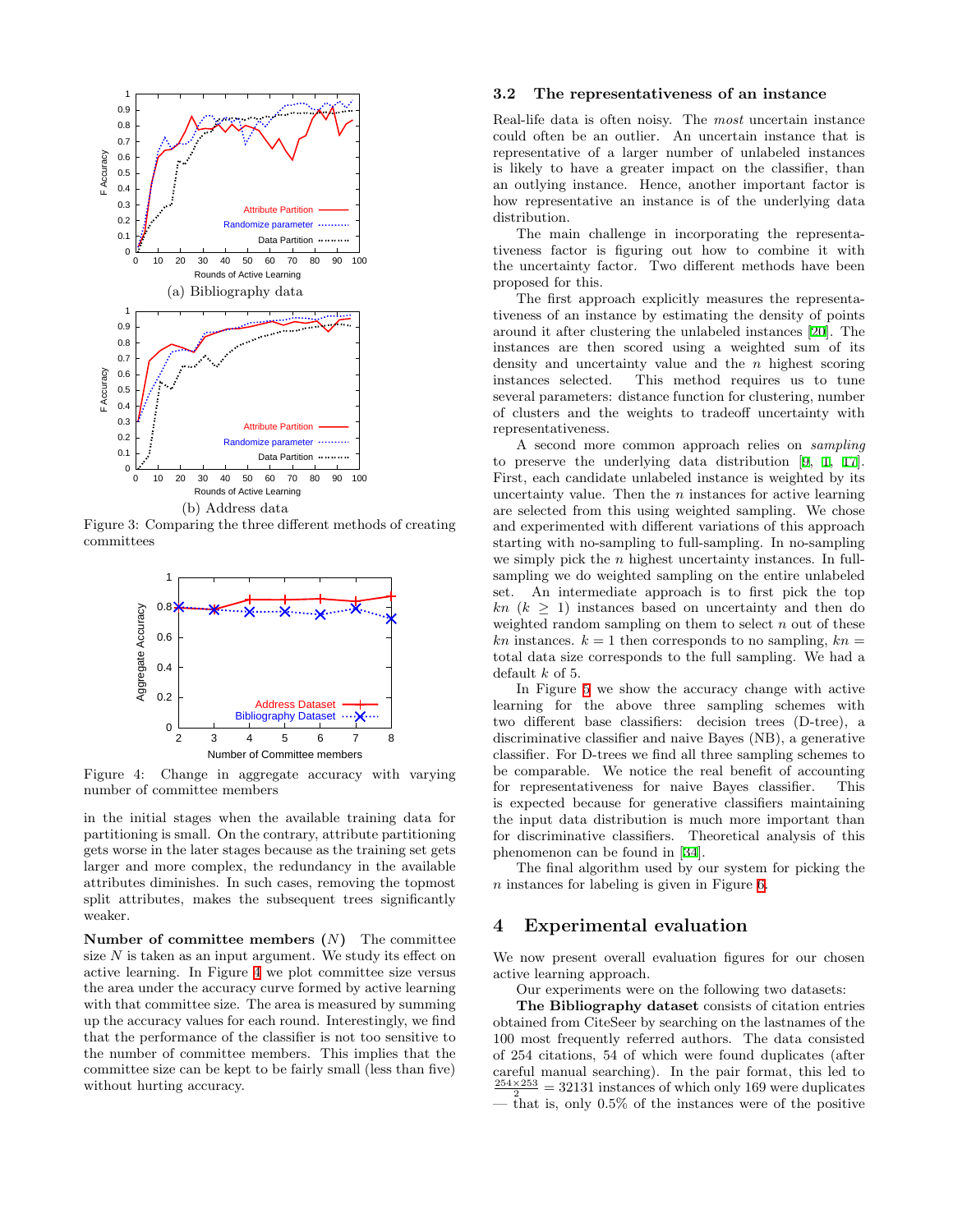

<span id="page-6-1"></span>(b) Bibliography data: Naive Bayes

Figure 5: Comparing different sampling schemes for incorporating representative instances

- 1. Input:  $L_p$ : current training data, N number of committees,  $D_p$  unlabeled instances
- 2. Train N classifiers  $C_1, C_2, \ldots C_N$  on  $L_p$  by randomizing the choice of the parameters for all but the first classifier.
- 3. For each unlabeled instance x in  $D_p$ ,
	- (a) Find prediction  $y_1 \ldots y_N$  from the N members.
	- (b) Compute uncertainty  $U(x)$  as the entropy of the above  $N$  predictions.
- <span id="page-6-2"></span>4. Return n instances by (weighted) sampling on the instances with the weight as  $U(x)$ .

Figure 6: Algorithm used by active learning for selecting  $n$ instances for labeling

class. The raw data had no underlying structure. We segmented the text record into five fields namely, author, title, year, page number and rest using CiteSeer's scripts.

The Address dataset consists of names and addresses of customers with the local telephone company of the city of Pune in India. The data had ten attributes: "lastname, firstname, middlename, Address1,  $\cdots$  Address6 and Pin". The six address fields did not follow any meaningful breakup of the address. We had 300 records, 98 of which were found duplicates (again by manual search). In the pair format, this led to  $\frac{300\times299}{2}$  = 44850 instances of which 105 were duplicates — a skewness of 0.25%.

Similarity functions We designed 20 similarity functions on each of the two datasets. For each text attribute, we had three functions: NGrams match (with ngrams of size 3), fraction of overlapping words, and, approximate edit distance as described in [\[31](#page-9-2), [32](#page-9-3)]. For integer fields like year



<span id="page-6-3"></span>Figure 7: Running time.

and page, we had a special number match that tolerated shift by 1. For attributes that are likely to get wrongly segmented as a neighboring field, we created new text fields by concatenating the neighboring fields and defined on them the text matching functions. A special function was also designed for null-matches on each attribute. This is to distinguish cases where two attributes match because they are both nulls, or two attributes mismatch because one of them was null.

Classification methods We used the following three classification methods: C4.5 decision tree classifier,  $MLC++$ 's naive Bayes classifier [\[15\]](#page-9-23), and SVMTorch Support Vector Machine classifier (SVM) [\[8\]](#page-9-24). Our experiments were performed on a three processor Pentium III server running Linux redhat 7.0 with 512 MB of RAM.

All our experiments were obtained by averaging over ten runs with different seeds of a random number generator that gets deployed in different stages of our algorithm as discussed in Section [3.](#page-3-0)

Defaults The defaults for the different parameters of our algorithm were set to the best option found in the experiments of the previous section. The default classification method was decision trees. The number of committees was set to 5. The committees were created using parameter randomization and instances were selected using partial-sampling. The initial training set consisted of one exact duplicate and one clear non-duplicate. In each round of active learning one instance was selected for labeling, i.e.,  $n = 1$ . The accuracy of the classifier at each round of active learning is measured on the entire unlabeled dataset.

#### 4.1 Running time

In Figure [7](#page-6-3) we plot total running time with increasing rounds of active learning for both the datasets. This graph establishes that the time per round of active learning is limited to within 3 seconds. The address dataset takes longer since it has more unlabeled instances. The datasets used in this experiment are small and do not use any of the performance enhancements discussed in Section [2.1](#page-2-1). This is a topic of our ongoing research.

## <span id="page-6-0"></span>4.2 Evaluating active learning on different base classifiers

In Figure [8](#page-7-0) we plot the performance of active learning under three different classification methods. These graphs show that decision trees provide the best  $F$  accuracy overall. In the legend of Figure [8](#page-7-0) we show the precision and recall values at the last round of active learning. D-trees dominate SVMs which in turn dominate NB in both the precision and recall values. However, D-trees show a much larger fluctuation in accuracy in the initial stages. This is to be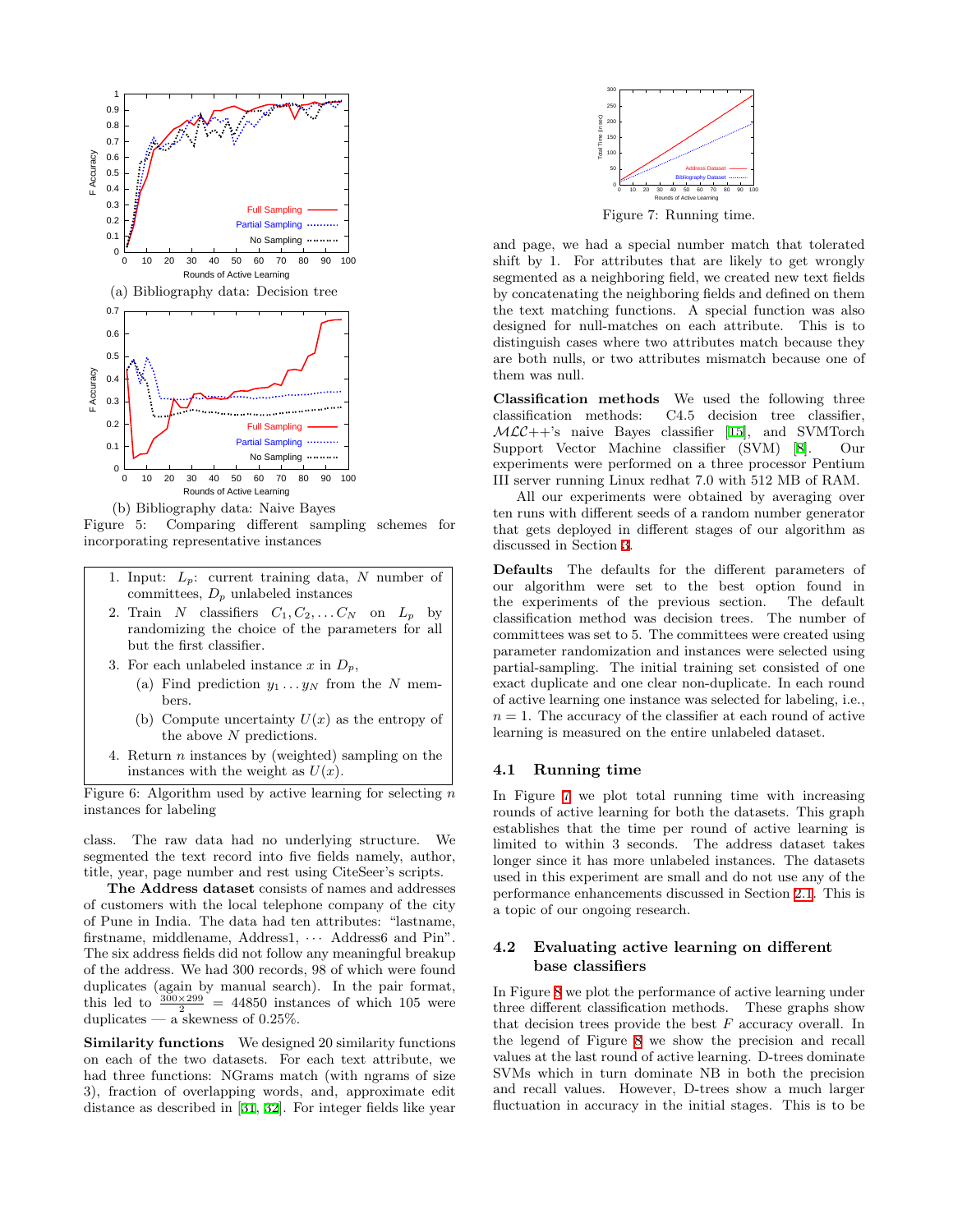

<span id="page-7-0"></span>Figure 8: Comparing performance of different classification methods with active learning.

expected because decision trees are known to be unstable classifiers. For the address dataset, SVMs are better in the initial stages of active learning when the training data is small but they loose out later. This does not imply that for a fixed training set SVMs would be worse than D-trees. In these graphs we are evaluating a classifier both on its capability to return meaningful uncertainty values and its overall accuracy. SVMs are known to excel on accuracy but the uncertainty value measured as distance from SVM separator is perhaps not too meaningful. D-trees turn out to be better in the combined metric. This is good news because D-trees also offer other advantages of interpretability and indexability as discussed in Section [2.2](#page-3-1). For example, we show below the final C4.5 d-tree output for the bibliography data. Such an output is easy to interpret and tune.



## 4.3 Comparing active learning with random selection

We evaluate the overall performance of active learning by comparing its speed of convergence to the peak accuracy with that of a random selection of the same number of



<span id="page-7-1"></span>Figure 9: Speed of convergence with active learning, random selection and optimal selection

instances in Figure [9](#page-7-1). The graphs show three lines, one each for active learning, random, and optimal selection. We will discuss the comparison of active learning with random first. For both datasets, active learning shows clear superiority over random selection. Within just 100 of the more than 30,000 instances available, active learning is able to achieve a peak accuracy of 97% for the bibliography and 98% for the address dataset. The accuracy does not improve beyond these first 100 instances. The same number of instances selected randomly, achieve accuracy of just 30% and 50% respectively for the bibliography and address datasets. In fact, to achieve even 90% of the peak accuracy random selection needs 5600 instances for the address data and 2700 instances for the bibliography data.

Another interesting observation from these experiments is that in the first 100 selected instances duplicates form 44% of the total for both data sets  $-$  a jump from the less than 0.5% fraction duplicates in the original unlabeled pool. Does this mean that the primary gain of active learning is due to correcting the extreme skewness in the original data? Or, are the particular set of instances important? We performed a second experiment by randomly selecting 100 instances but this time keeping the number of duplicates the same as after active learning. This yielded an average accuracy of only 40% on the bibliography data and 31% on the address dataset.

These numbers are important. They confirm our original intuition that manually collecting large number of duplicates will not achieve high accuracy unless proper care is taken in selecting a confusing enough set of non-duplicates to go with it. This is hard not only because the number of nonduplicates is large but also because it is not easy to know what non-duplicate would be misclassified as a duplicate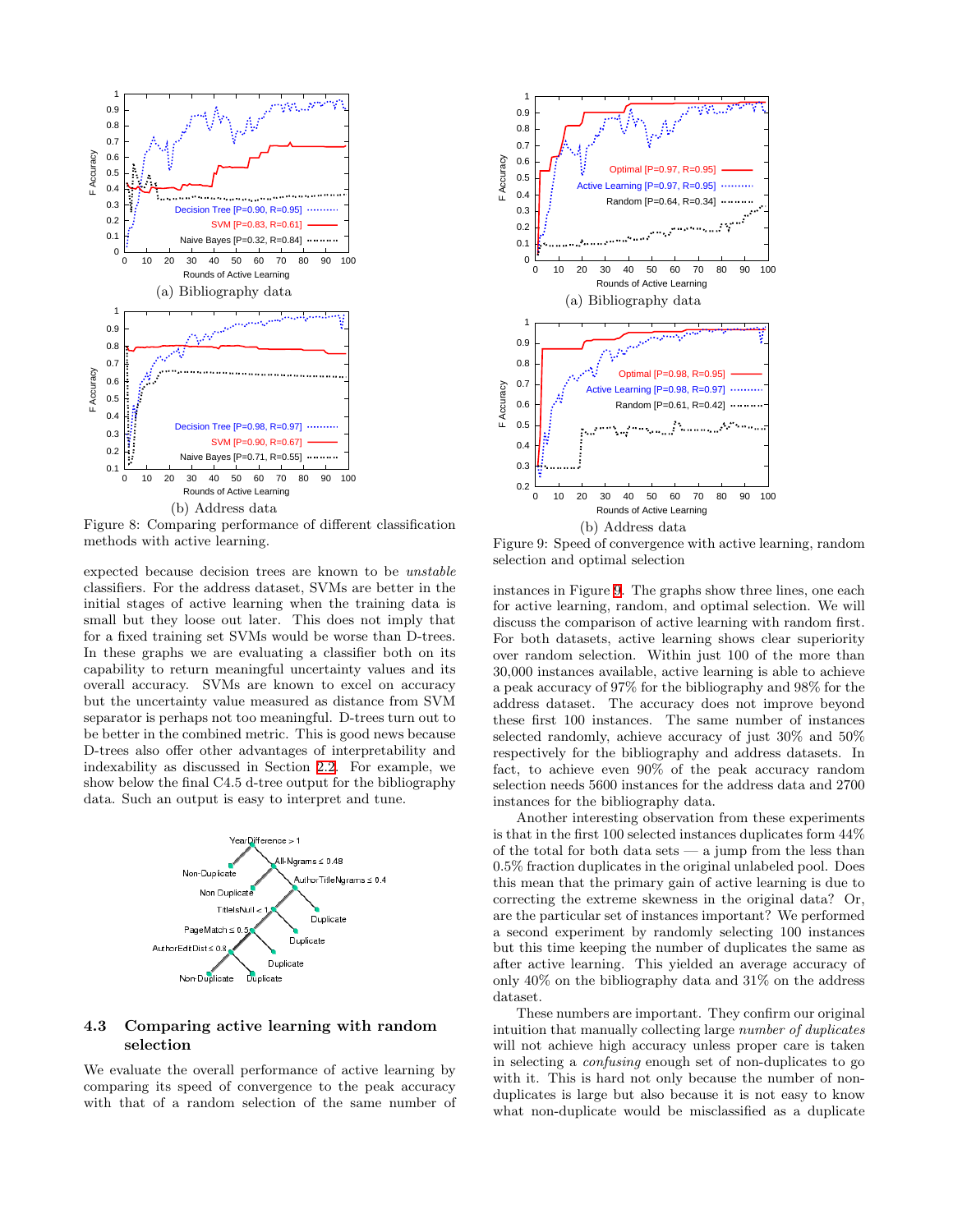with an existing training set.

#### 4.4 Comparison with optimal selection

Another important question is how close our active selection method is to some absolute best method. We designed an optimal method that knows the labels of all instances in our unlabeled set  $D_p$  through an oracle. At each round of active learning, it then picks one instance  $(n = 1)$  as follows:

- 1. For each instance x in  $D_p$ 
	- (a) Add x with its correct label to the current training data T and train a classifier  $C_x$ .
	- (b) Compute accuracy  $a_x$  of  $C_x$  in predicting classlabels of instances in  $D_p - x$
- 2. Pick the instance x for which accuracy  $a_x$  was the highest.

This is the best algorithm one can design in the oneinstance-at-a-time category of algorithms. This does not guarantee to give us the best subset of  $k$  instances for a fixed training size  $k$ , it just ensures optimality at each step where we pick one instance at a time. In Figure [9](#page-7-1) we plot the accuracy of this optimal approach. For both datasets we notice that our chosen criteria of instance selection is indeed very close to the accuracy provided by the optimal approach that unrealistically assumes that all labels are known. One major difference is that optimal is smooth and monotonic whereas with active learning the accuracy fluctuates. In the legend part of Figure [9](#page-7-1) we show the precision and recall values after the last round. Along both these metrics separately active learning is close to the optimal approach.

## <span id="page-8-1"></span>5 Related work

Recently, there has been renewed interest in the database community on the data cleaning problem[[26](#page-9-25), [10](#page-9-26), [25](#page-9-27)] comprising several aspects, including, data segmentation, deduplication, outlier detection, standardization and schema mapping. For the specific problem of deduplication, most recent work[[12,](#page-9-7) [22\]](#page-9-28) has concentrated on the performance aspects assuming that the deduplication function is input by the user.

The problem of deduplication has long been relevant forlibrary cataloging — see [[29\]](#page-9-29) for a survey. [\[16,](#page-9-0) [13](#page-9-30)] concentrate on hand-coding deduplication functions for the bibliography domain. The deduplication problem is also of interest to the statistics community in organizations like Census Bureau [\[31](#page-9-2), [32,](#page-9-3) [6\]](#page-9-4). Much effort has been spent in designing domain-specific similarity functions for Census datasets. The learning approach is restricted to oneshot conventional classification using logistics regression and naive Bayes. Some of our similarity functions have been inspired by this literature. However, none of these systems address the difficulty of collecting a good covering set of training instances to start with.

Our approach of learning the deduplication function interactively bears resemblance to interactive relevance feedback used to refine queries over text and multimedia content [\[3](#page-8-4)]. In relevance feedback the goal is to learn a relevance function which in most cases boils down to learning appropriate weights of a weighted distance function. The key difference between relevance feedback and active learning is the type of examples shown to the user for

collecting feedback. In most relevance feedback systems the user is shown the top few most relevant answers in each round whereas in active learning fast convergence rests on showing the user the most uncertain answers.

In Section [3](#page-3-0) we have already discussed the various ways of doing active learning. Active learning has been applied in several domains in the past, including, text classification [\[20](#page-9-16), [30](#page-9-15), [17](#page-9-17)], and information extraction [\[1\]](#page-8-3). We believe ours is one of the first attempts at using active learning to solving a large-scale, practically motivated problem.

# <span id="page-8-2"></span>6 Conclusion

Deduplication, a key operation in integrating data from multiple sources, is a time-consuming, labor-intensive and domain-specific operation. alias is a novel approach to easing this task by limiting the manual effort to inputing simple, domain-specific attribute similarity functions and interactively labeling a small number of record pairs. We presented a careful evaluation of a number of non-obvious design tradeoffs to ensure that the active learning process is practical, effective and can provide interactive response to the user. The final deduplication function is designed to be easy-to-interpret and efficient to apply on large datasets.

We find that active learning requires one to two orders of magnitude fewer pairs to be labeled than random selection. Our experiments show that starting from a highly skewed unlabeled pool with less than 0.5% duplicates, we are surprisingly able to selectively sample 100-fold more duplicates than non-duplicates, making the skew 50%. Also, the specific set of non-duplicates that we pick are important. If the same number of non-duplicates are picked without active selection our accuracy drops to half. Finally, we find that our chosen approach is close to an optimal approach.

Future work include more extensive running time evaluation, design of better similarity indices, and aiding users in designing good attribute similarity functions.

#### Acknowledgments

This project was funded by the Ministry of Information Technology, India under the project "Mobile agents for collaborative distributed applications", 2001-2002. We would like to acknowledge the help of Mrs. Pratibha Joag of the National Informatics Corporation for providing us the address dataset and Dr. Nageswara Rao for his support and encouragement during the project.

## References

- <span id="page-8-3"></span>[1] S. Argamon-Engelson and I. Dagan. Committee-based sample selection for probabilistic classifiers. Journal of Artificial Intelligence Research, 11:335–360, 1999.
- <span id="page-8-0"></span>[2] V. R. Borkar, K. Deshmukh, and S. Sarawagi. Automatic text segmentation for extracting structured records. In Proc. ACM SIGMOD International Conf. on Management of Data, Santa Barabara,USA, 2001.
- <span id="page-8-4"></span>[3] C. Buckley, G. Salton, and J. Allan. The effect of adding relevance information in a relevance feedback environment. In Proc. of SIGIR, pages 292–300, 1994.